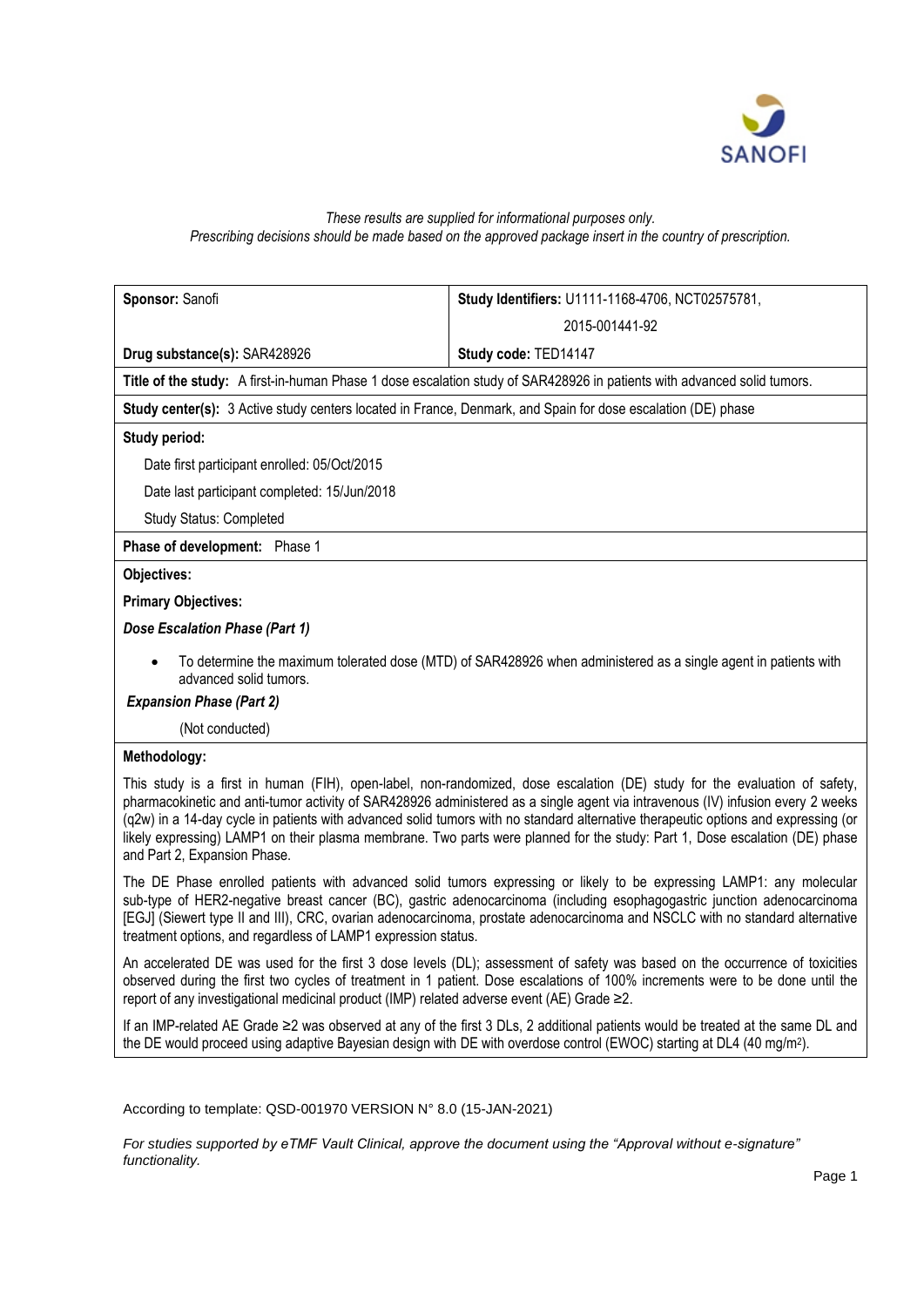

| <b>Number of participants:</b> |                                                       |
|--------------------------------|-------------------------------------------------------|
|                                | Planned: 110 (54 in DE, 56 in two expansion cohorts)  |
|                                | Enrolled: 34                                          |
| Evaluated:                     |                                                       |
|                                | Dose limiting toxicity (DLT) evaluable population: 31 |
|                                | Safety: 34                                            |
|                                | Pharmacokinetics: 34                                  |

# **Diagnosis and criteria for inclusion:**

Patients eligible for this study have been diagnosed with advanced, unresectable or metastatic solid malignant disease without available standard therapy, and meet the following inclusion criteria:

## **Inclusion Criteria:**

- For DE Phase, main cohort: Inclusion was restricted to patients with tumor types likely to be expressing LAMP1: HER2 negative BC (any molecular sub-type), gastric cancer (including [EGJ]) adenocarcinoma (Siewert type II and III), CRC, ovarian adenocarcinoma, prostate adenocarcinoma, and NSCLC, regardless of LAMP1 expression status.
- For dose escalation phase, Lamp-1 positive tumor cohort (LPT) during DE Phase: Inclusion was restricted to patients with the same tumor types listed above for DE Phase cohorts, who gave consent to prospective evaluation of LAMP1 expression in most recent FFPE archival tumor tissue sample (optional) in which a LAMP1 expression at the plasma membrane in ≥25% of tumor cells is demonstrated. Note: There were no LPT patients screened in the study, thus an LPT cohort was not open.

## **Study products:**

## **Investigational medicinal product(s):** SAR428926

Formulation: Supplied as a 20 mL extractable volume of concentrate for solution for infusion of 100 mg (5mg/mL) contained in a 25 mL glass vial.

Route of administration: IV

Dose regimen: Accelerated Escalation: 5, 10, 20 mg/m<sup>2</sup>

Escalation phase with overdose control 40, 80, 100, 120, 150, 180, 210 mg/m2 (30 and 60 mg/m<sup>2</sup> optional dose levels)

**Duration of treatment:** 2 weeks/cycle until unacceptable toxicity, disease progression, or patient's decision to stop treatment occur.

## **Duration of observation:**

A period for inclusion of up to 4 weeks (base line period), an end-of treatment (EOT) visit around 30 days following the last dose of therapy, and at least one follow-up visit 30 days after EOT visit for immunogenicity and AE evaluation. Additional follow-up visits may be required if the patient discontinued the treatment for reasons other than progressive disease, or until SAEs or related AEs have been resolved or stabilized.

According to template: QSD-001970 VERSION N° 8.0 (15-JAN-2021)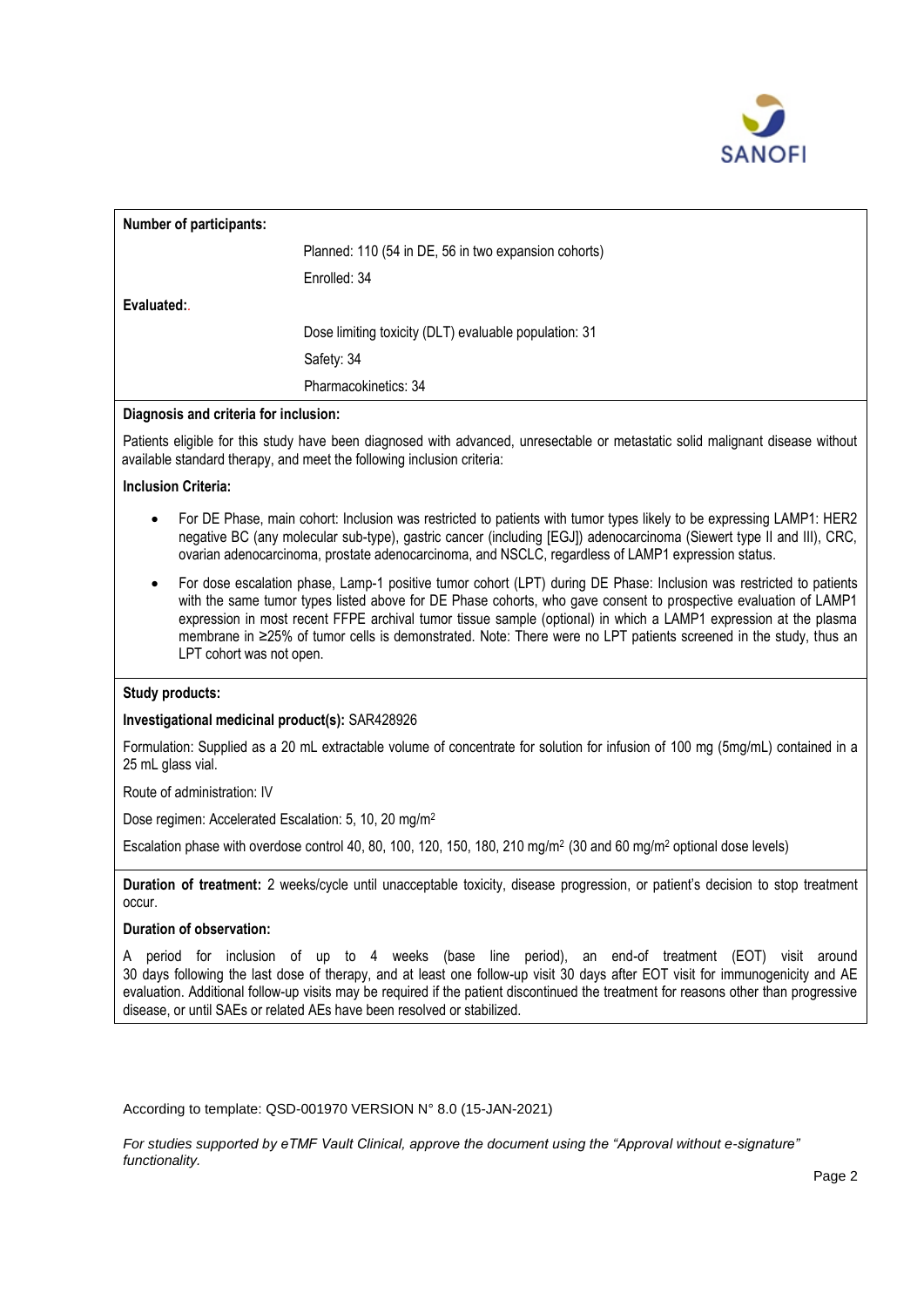

## **Criteria for evaluation:**

The following safety criteria were evaluated, and analyzed using descriptive statistics; treatment exposure, laboratory tests, and treatment-emergent adverse events.

**Statistical methods:** Statistical analyses will be descriptive and performed based on the all-treated population.

## **Summary Results:**

## Population characteristics

Of the 34 patients in the study, 21 (61.8%) were female and 13 (38.2%) were male. The median age of all patients was 58.5 years (range: 29 to 77 years), and the majority of patients were white (25 patients, 73.5%)

The most frequent primary tumor site locations among these patients were the colon (12 patients, cecum, colon, colon-sigmoid), ovaries (5 patients, 14.7%), rectum (4 patients, 11.8%), breast (6 patients, breast, breast-left, breast-right), and gastric: (4 patients, gastroesophageal junction, stomach), gastroesophageal junction (1 patient).Half of the patients had stage IV cancer, and 9 patients (26.5%) had stage III cancer at diagnosis. The main histology was adenocarcinoma (24 patients, 70.6%). Most patients had three (6 patients or 17.6%), four (7 patients or 20.6%), five (4 patients or 11.8%), or six (7 patients or 20.6%) prior anti-cancer therapies. The median time elapsed between initial diagnosis and first treatment infusion was 3.8 years (range: 1 to13 years).

At study entry, all patients had metastatic disease. The median number of organ involvement was 3, and the most frequent metastatic sites were the liver (25 patients, 73.5%), lymph node (22 patients, 64.7%), lung (18 patients, 52.9%), and peritoneum (12 patients, 35.3%). Lamp 1 expression was available for 20 patients, and was positive in 18.

All patients discontinued study treatment, 31 (91.2%) of patients discontinued due to progressive disease, 2 (5.9%) patients discontinued due to an AE (keratopathy and stress cardiomyopathy), and 1 patient decided to stop (reason other).

Safety

## *Exposure*

The median duration of treatment for the 34 patients was 8 weeks (range: 2 to 42.7 weeks). Overall, the median cumulative dose was 340.42 mg/m<sup>2</sup> with an actual median dose intensity of 50 mg/m<sup>2</sup>/week. Ten patients (29.4%) were exposed to 4 treatment cycles (range: 1 to 20 cycles). Thirty-one patients (91.2%), were exposed to at least 2 cycles of treatment. A total of 9 patients (26.5%) had at least one dose modification, including 9 patients (26.5%) with at least one cycle delayed, and 4 patients (11.8%), with in addition at least 1 dose reduction. Of note, among these 4 patients with a dose reduction, 3 were treated at DL of 180. In addition, 7 patients (20.6%) had at least 1 dose interruption. Of these 7 patients, 2 had a dose interruption due to an AE. One patient presented with an infusion related reaction leading to dose interruption at 150 mg/m<sup>2</sup>. The 2<sup>nd</sup> patient experienced vomiting leading to a dose interruption at 180 mg/m<sup>2</sup>. The 5 remaining patients experienced dose interruption due to pump dysfunction.

According to template: QSD-001970 VERSION N° 8.0 (15-JAN-2021)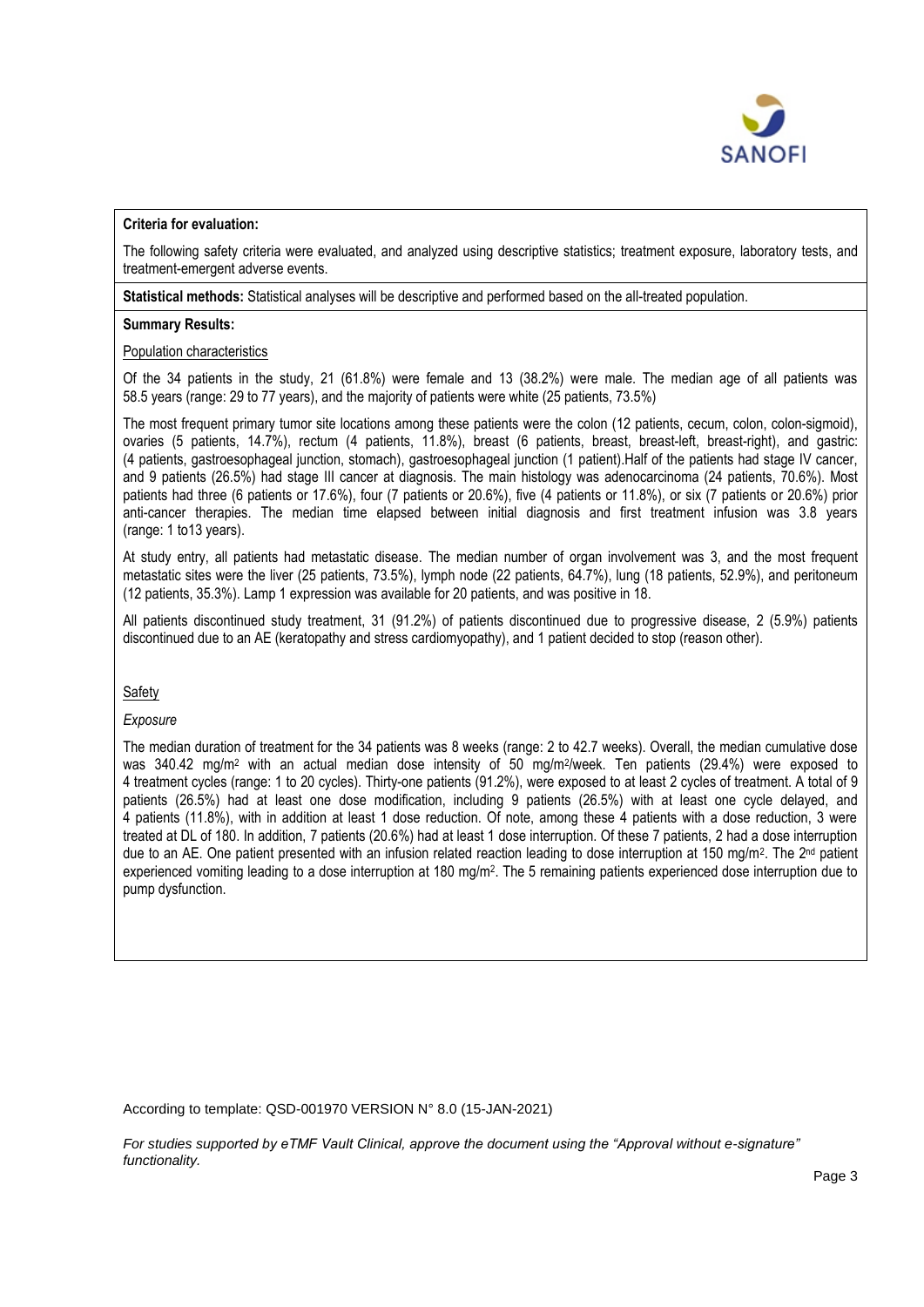

# Description of dose escalation and DLT

Thirty-one patients were evaluable for DLT out of 34 treated (1 pt at each DL 40, 80, and 180 mg/m<sup>2</sup> was not evaluable). There were no IMP related Grade 2 AEs reported during the accelerated DE phase. As a consequence, 1 patient per DL was treated for the 1st 3 DLs. Then 1 patient experienced a DLT at each DL of 80 mg/m<sup>2</sup> and 100 mg/m<sup>2</sup> resulting in expansion of 6 treated patients in each DL (keratopathy at cycle 2 and cycle 2 delay more than 2 weeks due to related thrombocytopenia respectively). At 180 mg/m<sup>2</sup>, 2 patients developed a DLT among the 1<sup>st</sup> 3 evaluable patients (Cohort 1): Grade 3 vomiting at Cycle 2, and Grade 3 stress cardiomyopathy at Cycle 1. Because the 2 DLTs in the 1<sup>st</sup> cohort were debatable, the decision was made to expand the DL, and recruit 3 additional patients (Cohort 2). Of the 3 additional patients, 1 developed a DLT of bilateral keratitis (Cycle 2, Grade 2). Finally, 1 patient had TNBC, and experienced a DLT of palmar plantar erythrodysaesthesia syndrome (Cycle 2, Grade 3). The DL of 180 mg/m<sup>2</sup> was considered to be the MAD.

## *Treatment-emergent adverse events*

All 34 patients (100%) experienced a TEAE, and 20 patients (58.8%) experienced a TEAE of Grade ≥3. The most frequent TEAEs (≥5% of patients) regardless of relationship to study treatment of any grade were nausea, decreased appetite, vomiting, diarrhea, fatigue, abdominal pain, constipation, dyspnea, stomatitis, cough, pyrexia, weight decrease, and tumor pain. The most frequent TEAEs (≥5% of patients) of Grade ≥3 were spinal cord compression, vomiting, constipation, ascites, disease progression, and asthenic conditions. Twenty-five patients (73.5%) experienced a TEAE of any grade related to study drug, and 4 patients (11.8%) experienced a Grade ≥3 TEAE related to study drug. The most frequent related TEAEs ( ≥5%) by decreasing frequency were nausea, decreased appetite, vomiting, diarrhea, and asthenic conditions (either asthenia or fatigue). Related TEAEs of Grade ≥3 included: stress cardiomyopathy, vomiting, palmar-plantar erythrodysaesthesia, abdominal pain, and asthenia (1 patient each, 2.9%). Of note, only 2 patients experienced a keratitis (or punctated keratitis), at 80 mg/m<sup>2</sup> and 180 mg/m<sup>2</sup>. Both occurred at Cycle 2, and recovered with corrective treatment. All patients were compliant with prophylactic measures. In general, the highest dose of study drug (180 mg/m<sup>2</sup>) was associated with a greater frequency of TEAEs. However, at lower doses (120 mg/m<sup>2</sup>, 100 mg/m<sup>2</sup>, 80 mg/m<sup>2</sup>, and ≤40 mg/m<sup>2</sup>) there was no apparent relationship between TEAE frequency and dose.

## *Deaths*

There were a total of 16 deaths (47%), all attributed to disease progression. One patient (2.9%) died within 30 days of the last administration of study drug, and 15 patients (44.1%) died more than 30 days after last administration of the study drug.

# *Serious Adverse Events*

SAEs occurred in 15 patients (44.1%), and SAEs of Grade ≥3 occurred in12 patients (35.3%). The most frequent SAE of both any grade and Grade ≥3 observed in 2 patients were spinal cord compression and disease progression.

SAEs related to study drug of any grade were stress cardiomyopathy (1 patient, 2.9%) and infusion related reactions (1 patient, 2.9%). SAEs related to study drug of Grade ≥3 was stress cardiomyopathy reported in 1 patient (2.9%).

*TEAEs leading to treatment discontinuation*

Two patients (5.9%) discontinued SAR428926 due to a TEAE. These TEAEs included (1 patient each) punctated keratitis, Grade 2, and stress cardiomyopathy, Grade 3.

# *TEAEs leading to dose modification*

Seven patients (20.6%) experienced a TEAE of any grade leading to dose modification. These included thrombocytopenia, neuralgia, keratitis, upper gastrointestinal hemorrhage, vomiting, palmar plantar erythrodysaethesia syndrome, asthenia, increased alanine aminotransferase, decreased platelet count, and a road traffic accident (1 patient each, 2.9%). Three patients (8.8%) experienced a TEAE of Grade ≥3 resulting in dose modification. These included upper gastrointestinal hemorrhage, vomiting, and palmar plantar erythrodyasethesia syndrome.

According to template: QSD-001970 VERSION N° 8.0 (15-JAN-2021)